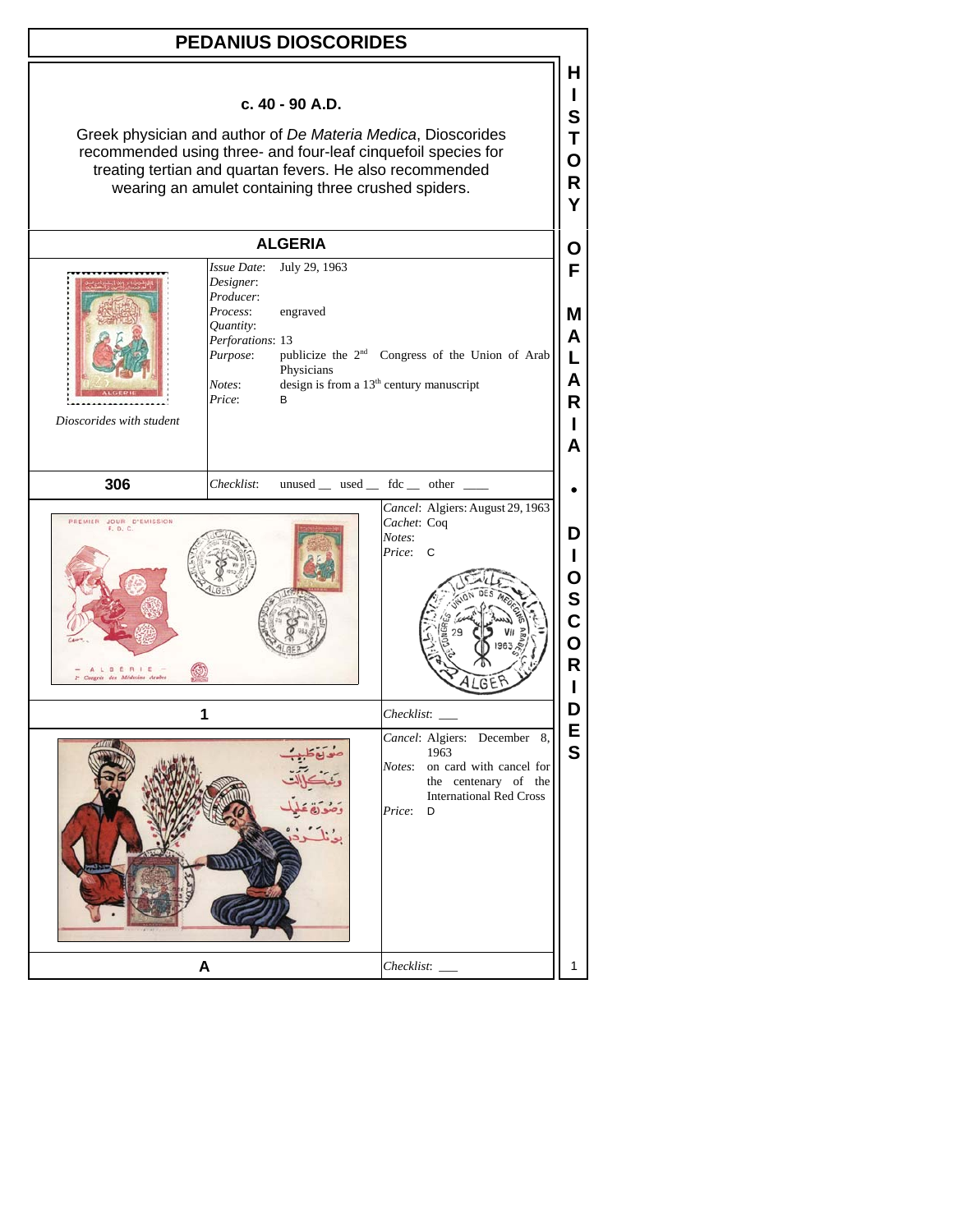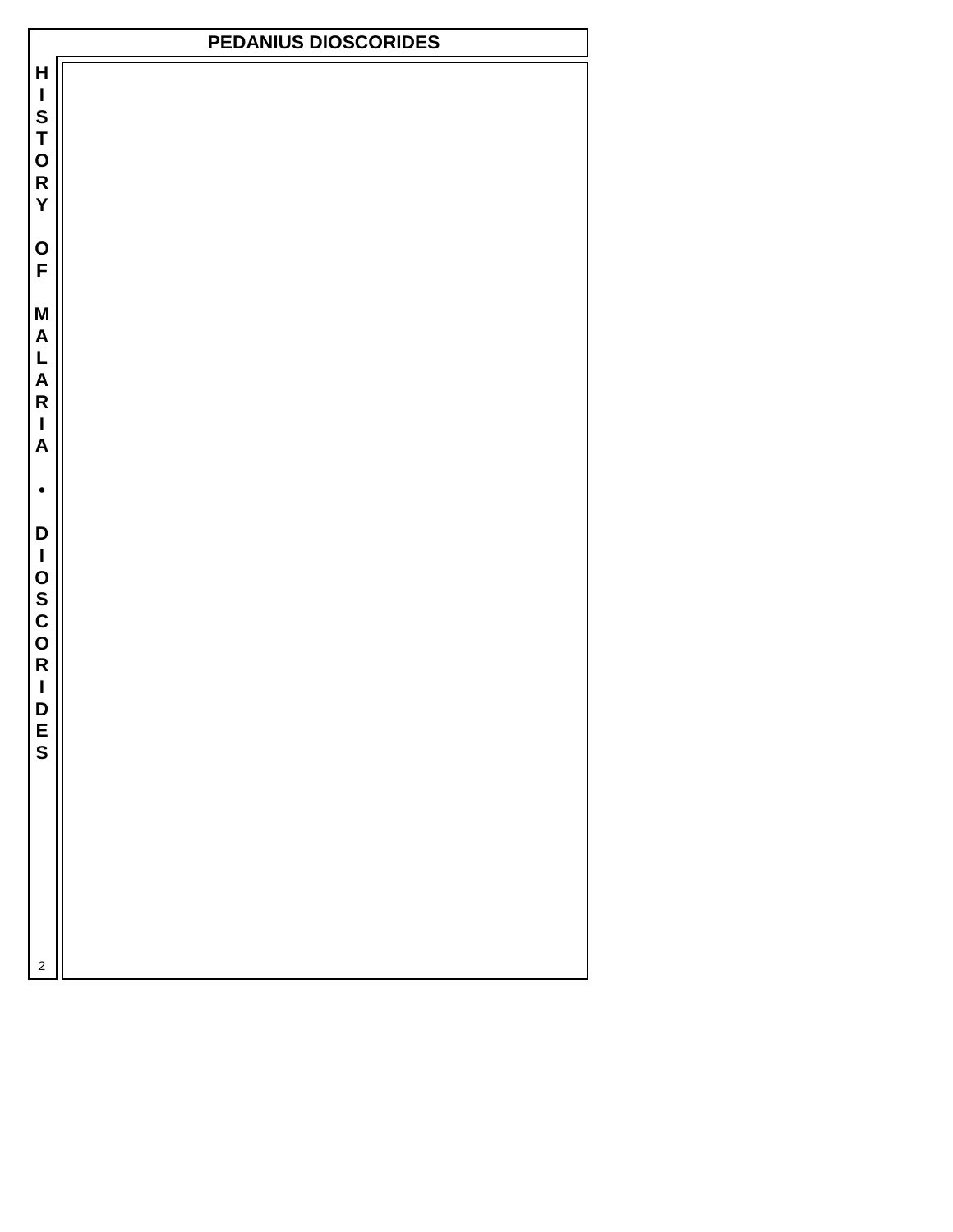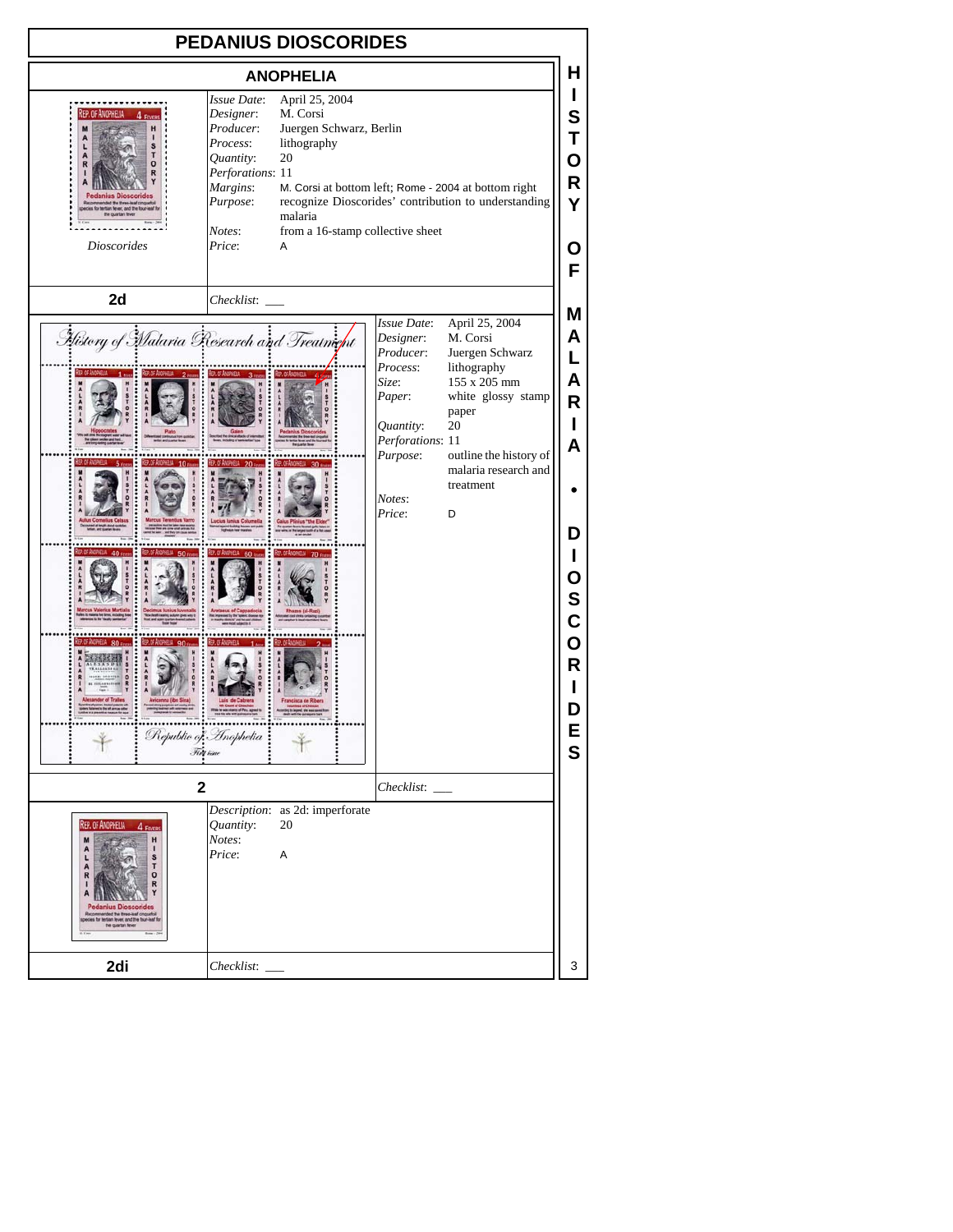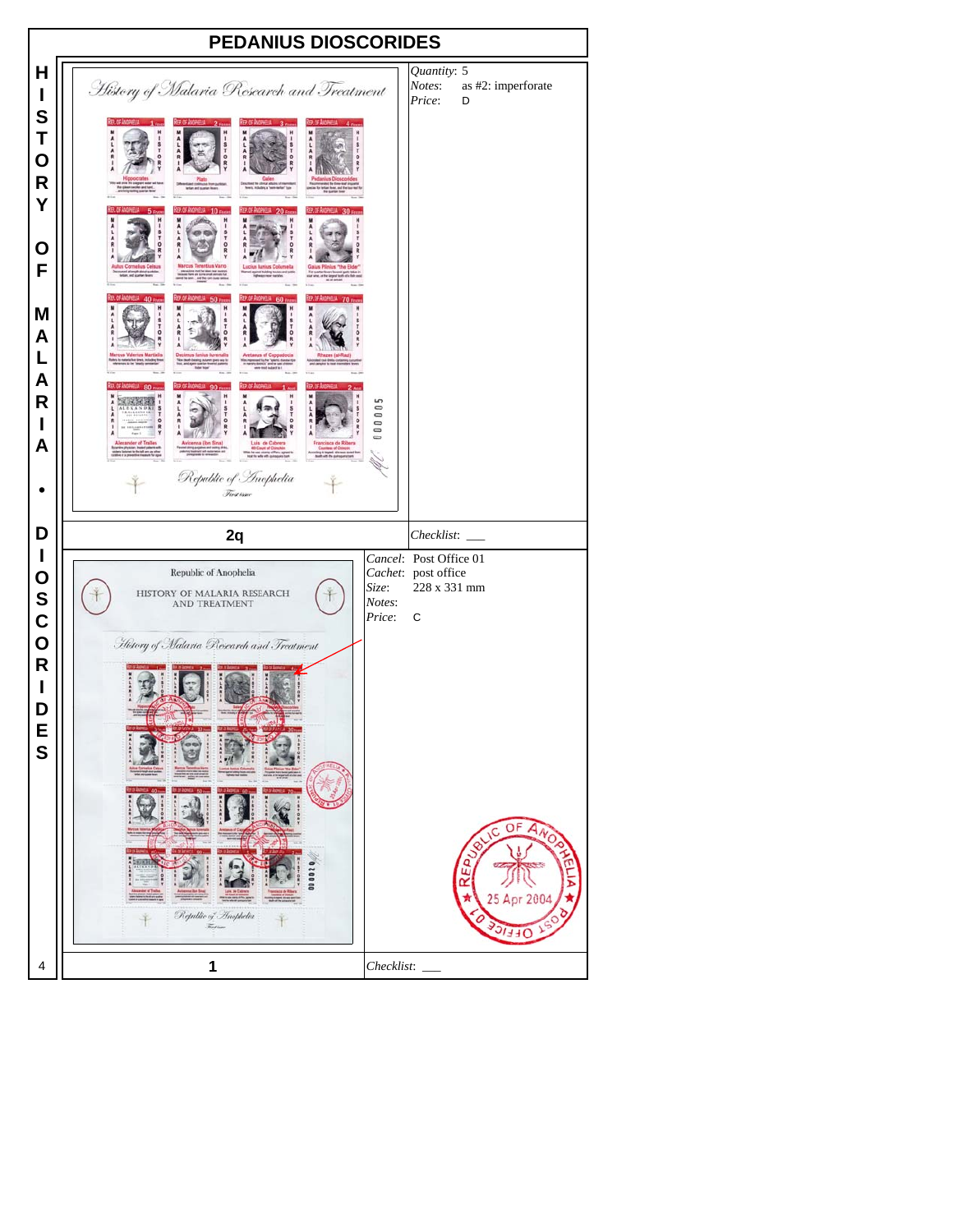| PEDANIUS DIOSCORIDES                                                                                                                                                                                                                                          |                                          |                                                                                                                                                                                                                                 |                                                        |  |  |
|---------------------------------------------------------------------------------------------------------------------------------------------------------------------------------------------------------------------------------------------------------------|------------------------------------------|---------------------------------------------------------------------------------------------------------------------------------------------------------------------------------------------------------------------------------|--------------------------------------------------------|--|--|
| <b>ROMANIA</b>                                                                                                                                                                                                                                                |                                          |                                                                                                                                                                                                                                 | Н                                                      |  |  |
| EXPOSITIA NATIONALĂ DE FILATELE TEMATICĂ<br>FILTEM 2002 - CLUJ-NAPOCA<br>ZIUA MEDIDINEF<br>ROMÂNIA 3008 I<br>Deatleatar<br>Codul<br>Localitatea<br>PEDANIOS DIOSCORIDES<br>(tec. 1 d,Ch.)<br>Medic grec, primul care descrie<br>farmacopea dadca<br><b>RO</b> | Issue Date:<br>Size:<br>Notes:<br>Price: | Description: Dioscorides in cachet on<br>preprinted<br>postal<br>stationery<br>168 x 120 mm<br>prepared for the 2002<br>National Exposition for<br>Thematic Philately; entire<br>cover may have been<br>privately produced<br>C | I<br>${\bf S}$<br>T<br>O<br>$\mathsf R$<br>Y<br>О<br>F |  |  |
| <b>PS-1</b>                                                                                                                                                                                                                                                   | Checklist:                               |                                                                                                                                                                                                                                 | M<br>Α                                                 |  |  |
|                                                                                                                                                                                                                                                               |                                          |                                                                                                                                                                                                                                 | L<br>Α<br>R<br>L<br>A                                  |  |  |
|                                                                                                                                                                                                                                                               |                                          |                                                                                                                                                                                                                                 | D<br>I<br>0<br>S<br>C<br>O<br>R<br>D<br>E<br>S         |  |  |
|                                                                                                                                                                                                                                                               |                                          |                                                                                                                                                                                                                                 | 5                                                      |  |  |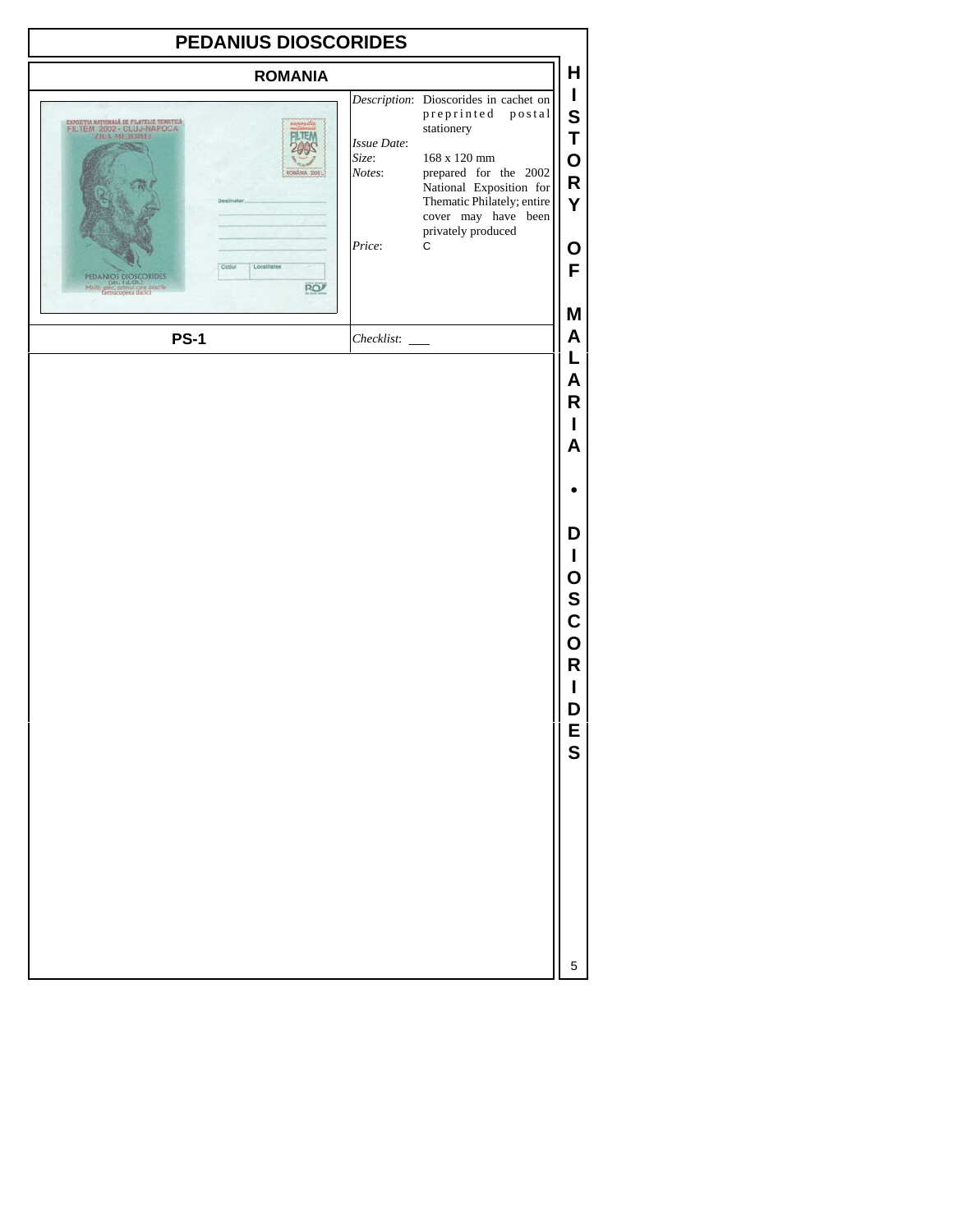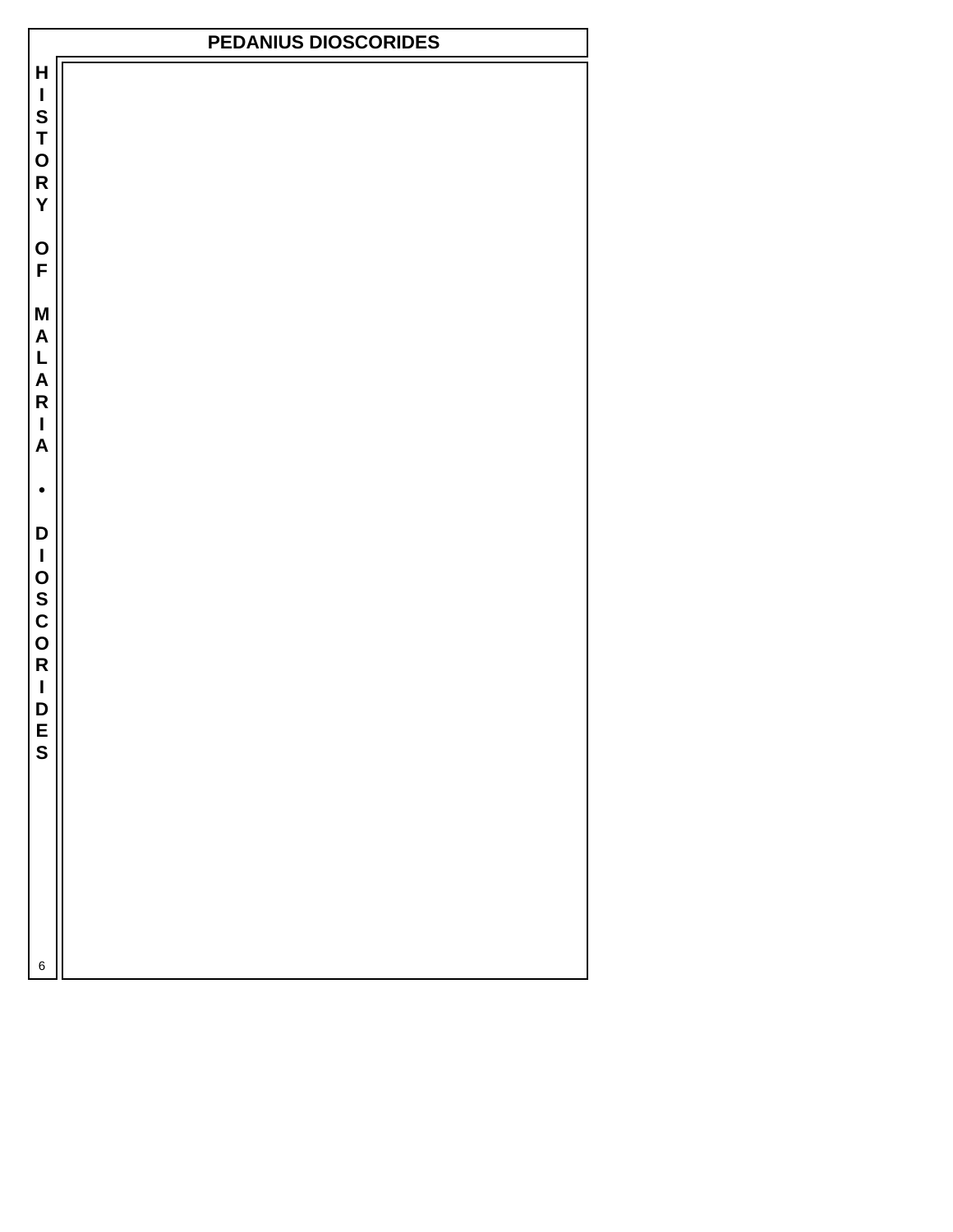| PEDANIUS DIOSCORIDES     |                                                                                                                 |                                                                |                                                                                                                 |  |  |
|--------------------------|-----------------------------------------------------------------------------------------------------------------|----------------------------------------------------------------|-----------------------------------------------------------------------------------------------------------------|--|--|
|                          |                                                                                                                 | <b>YEMEN</b>                                                   | H                                                                                                               |  |  |
|                          | Issue Date:<br>Designer:<br>Producer:<br>Process:<br>Quantity:<br>Perforations:<br>Purpose:<br>Notes:<br>Price: | design from a 13 <sup>th</sup> century manuscript<br>В         | L<br>S<br>Τ<br>O<br>R<br>Υ                                                                                      |  |  |
| Dioscorides with student |                                                                                                                 |                                                                | O<br>F                                                                                                          |  |  |
| ul                       | Checklist:                                                                                                      | $unused$ __ used __ fdc __ other _<br>$\overline{\phantom{a}}$ | M                                                                                                               |  |  |
|                          |                                                                                                                 |                                                                | A<br>L<br>Α<br>R<br>I<br>A<br>D<br>I<br>0<br>S<br>C<br>O<br>$\mathsf R$<br>ı<br>D<br>E<br>S<br>$\boldsymbol{7}$ |  |  |